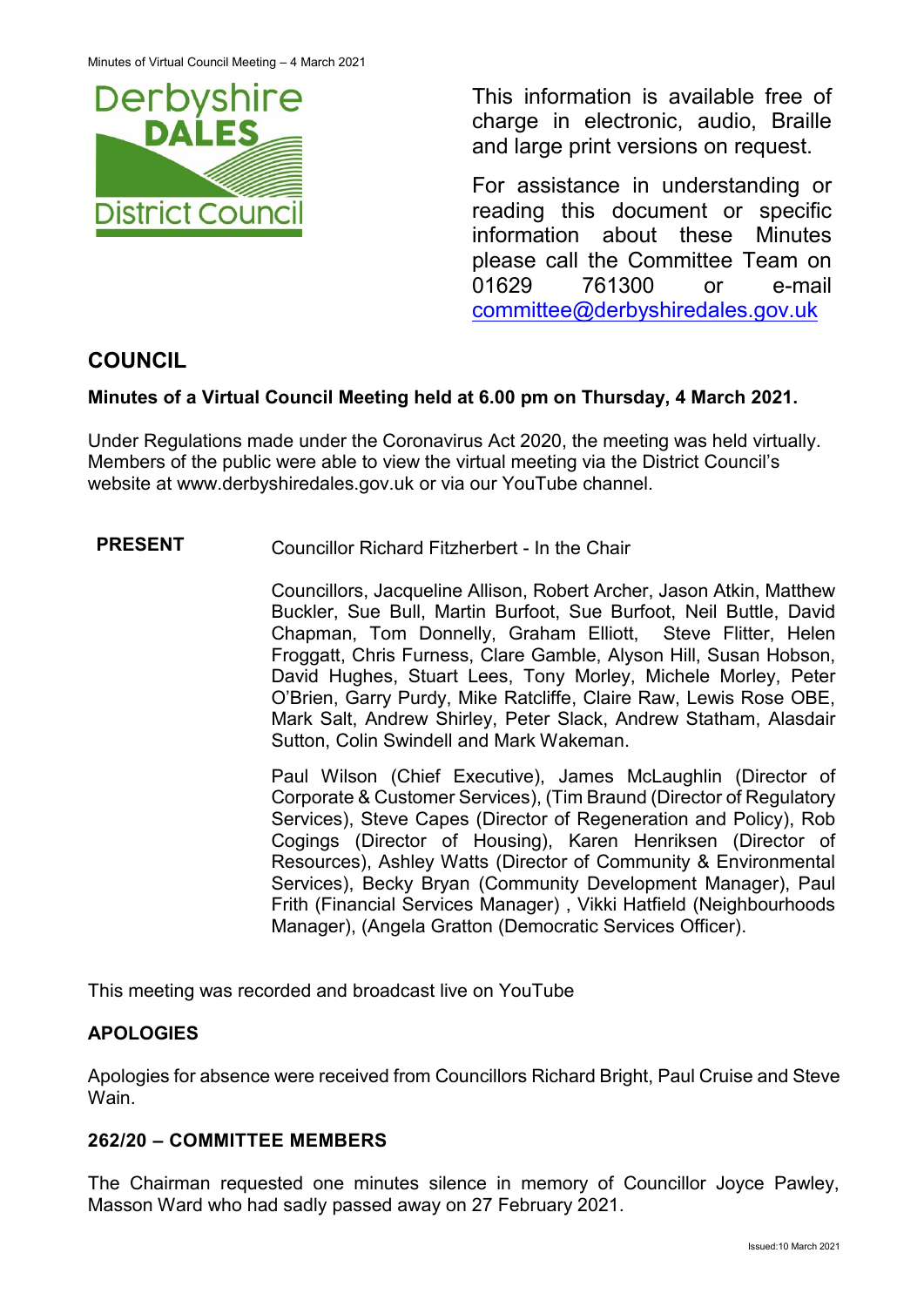The Leaders of each group, Councillors Mike Ratcliffe, Gary Purdy, Steve Flitter and Neil Buttle paid tribute to Councillor Pawley and sent their deepest sympathy to all her family.

The Chairman asked it be noted that Councillor Elisa McDonagh had resigned 1<sup>st</sup> March 21 due to ill health.

#### **263/20 – INTERESTS**

None.

## **264/20 – APPROVAL OF MINUTES**

It was moved by Councillor Richard Fitzherbert seconded by Councillor Jason Atkin and

| <b>RESOLVED</b> | That the Minutes of the Derbyshire Dales District Council held on<br>21 January 2021<br>Council |                                                                 |  |
|-----------------|-------------------------------------------------------------------------------------------------|-----------------------------------------------------------------|--|
|                 | <b>Gamble's Supplementary question</b>                                                          | be approved as a correct record with the addition of Councillor |  |
| Voting          | In favour<br>Against<br>Abstain                                                                 | 35<br>0                                                         |  |

The Chairman declared the motion CARRIED.

#### **265/20 - CORPORATE PLAN 2021/22**

The Council considered proposals for the Corporate Plan 2021/22 targets for the previously adopted priorities, and noted the performance to date, against the 2020/21 Corporate Plan targets

For the coming financial year (2021/22), the report recommended 23 specific targets for the 21 Corporate Plan priority action areas adopted by Council on 14 December 2020. Proposed targets for these priority action areas were set out in section 2 of the report with the detail in Appendix 2.

The report highlighted the Corporate Plan targets that had been progressed but were unlikely to be fully met on schedule due to the impact of COVID and the need for the Council to focus on the emergency response during the pandemic. Despite this there had been some successes such as adaptations to the homes of 76 people with disabilities and progress made on achieving the Council's Climate Change strategies and plans, for example the installation of 27 electric vehicle charging points in Ashbourne [8], Matlock [8], Bakewell [8] and Wirksworth [3].

Councillors acknowledged that the plan was ambitious, and commended Officers on what had been achieved.

It was moved by Councillor Garry Purdy, seconded by Councillor Susan Hobson, and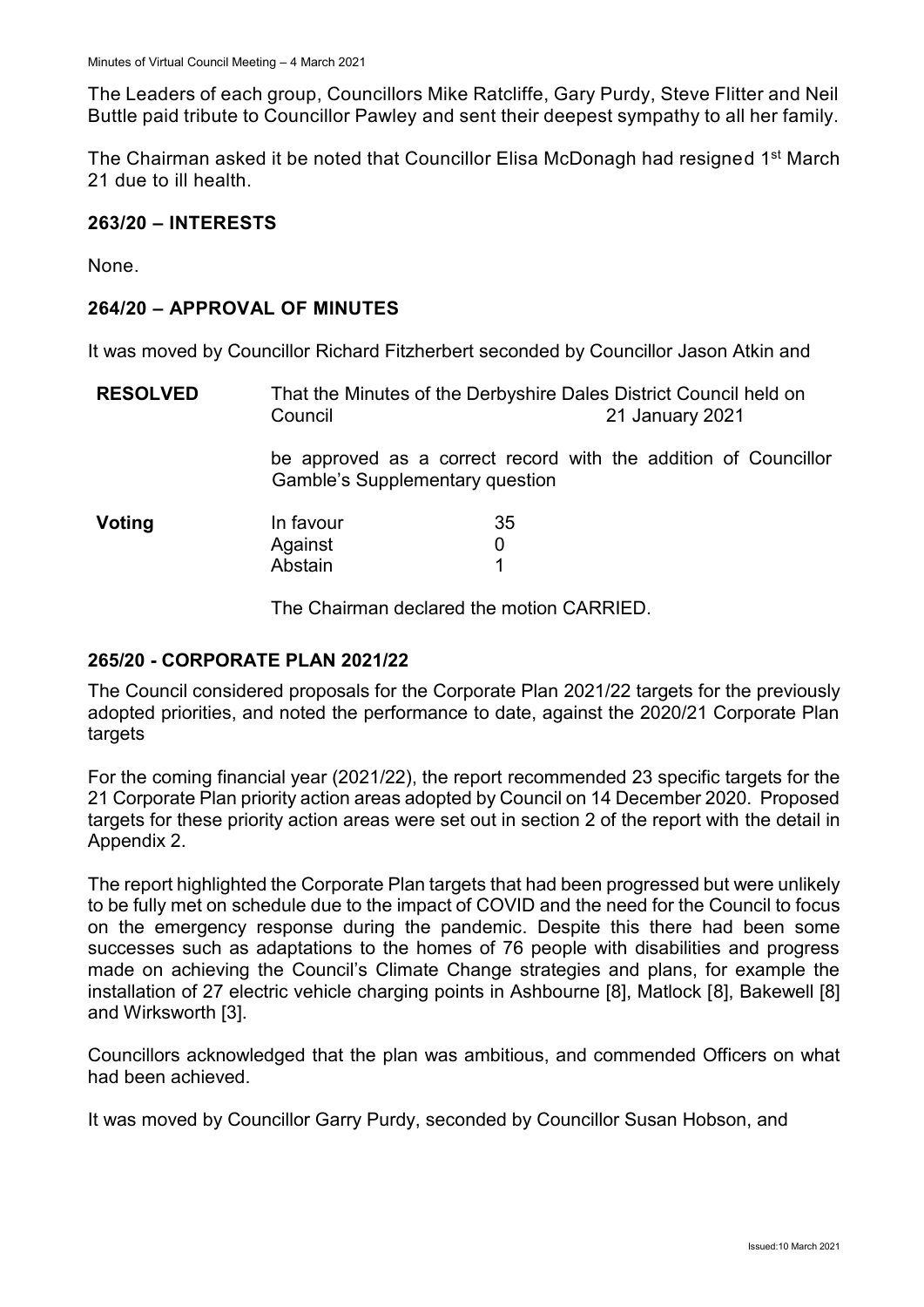| <b>RESOLVED</b>    |    | 1. That the Corporate Plan targets for adopted priorities for<br>2021/22 be set as detailed in Appendix 2 of the report. |
|--------------------|----|--------------------------------------------------------------------------------------------------------------------------|
|                    |    | 2. That performance to date against 2020/21 Corporate Plan<br>targets, as set out in the report, be noted.               |
| Voting:            |    |                                                                                                                          |
| For                | 33 |                                                                                                                          |
| <b>Against</b>     |    |                                                                                                                          |
| <b>Abstentions</b> |    |                                                                                                                          |

The Chairman declared the motion CARRIED.

#### **266/20 - SERVICE PLANS 2021/22**

The Council considered approval of the Council's Service Plans for 2021/22,

The Service Plans included operational details for individual service areas and had been prepared alongside the budget for 2021/22.

It was moved by Chris Furness, seconded by Councillor Helen Froggatt, and

| <b>RESOLVED</b> | 1. That the Service Plans 2021/22 as set out in Appendix 1 be |
|-----------------|---------------------------------------------------------------|
|                 | approved for operational purposes for the year 2021/22.       |

**Voting:**

| For                | 32 |
|--------------------|----|
| <b>Against</b>     | 0  |
| <b>Abstentions</b> |    |

The Chairman declared the motion CARRIED.

#### **267/20** – **CARBON REDUCTION WORKS: ASHBOURNE LEISURE CENTRE**

The Council considered a report seeking approval for the inclusion of the sum of £734,006 within the Capital Programme for 2021/22, for decarbonisation works at Ashbourne Leisure Centre and approval to continue to work with Freedom Leisure and Leisure Energy to deliver the scheme of decarbonisation works targeted to be implemented by 30 September 2021.

It was noted that Ashbourne Leisure Centre had been identified as it was the closest fit in terms of the grant criteria at the time of applying. It was confirmed that others would be looked at in future.

It was moved by Councillor Tom Donnelly seconded by Councillor Robert Archer and

| <b>RESOLVED</b> | 1. That Council a sum of £734,006 be included within the   |
|-----------------|------------------------------------------------------------|
| (unanimously)   | Capital Programme for 2021/22, for proposed                |
|                 | decarbonisation works at Ashbourne Leisure Centre;         |
|                 | 2. That Officers continue to work with Freedom Leisure and |
|                 | Leisure Energy to deliver the scheme of decarbonisation    |
|                 | works to Ashbourne Leisure Centre.                         |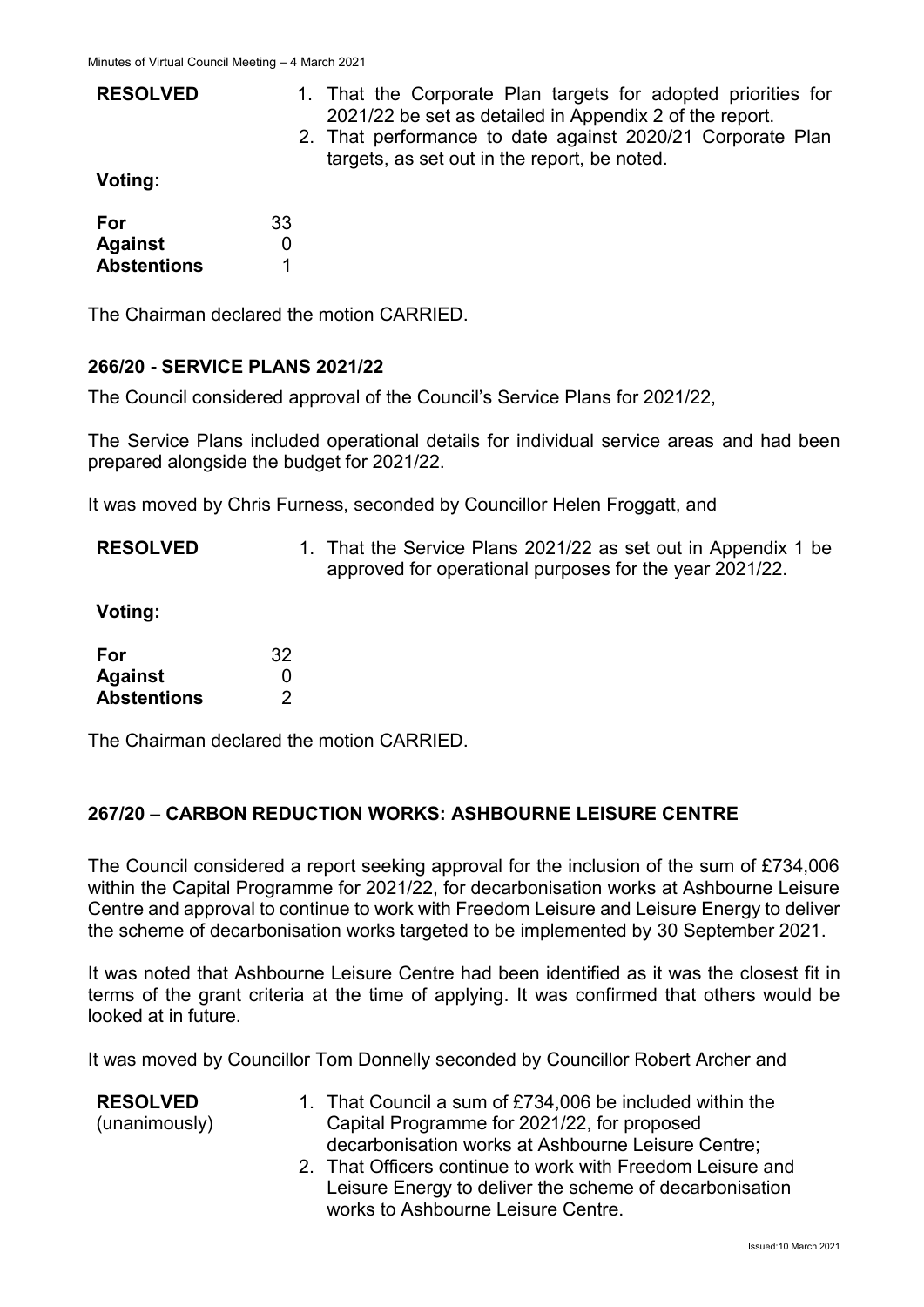# **268/20 - CAPITAL PROGRAMME UPDATE**

Council considered the District Council's Capital Strategy Report for 2021/22**.**

The Council had approved the initial Capital Programme for 2020/21 at the Council meeting on 5th March 2020. The programme had subsequently been updated at the Council meeting on 27th August 2020, following closure of the Council's accounts for 2019/20, and on 14 December 2020 to approve new bids and cost revisions on some schemes. The latest report identified one new bid for the Ashbourne Leisure Centre Decarbonisation Scheme, costing £734,006 and funded by a grant. Some capital spending that had been expected to take place in 2020/21 had been delayed and carried forward into 2021/22 as slippage. This slippage amounted to £2,706,173.

The Director of Resources advised that, if the capital programme proposals set out in this report were approved, sources of capital funding were forecast to reduce to £3,850,054 by 31 March 2024. However, if grants and contributions and the amounts in other strategic reserves set aside for specific purposes were excluded the amount available for new capital schemes would reduce to £210,146.

The Corporate Leadership Team had identified a number of future capital liabilities and potential new projects that would be required in the next two years that had not been included in this revised capital programme. These projects were set out in Appendix 2 of the report and totalled £85,000. It was noted that these did not include the estimated cost of traveller site, works at Lovers Walk or the works identified in condition surveys at the Town Hall.

It was confirmed that for a small district council a capital programme of £17 million could be seen as fairly healthy in the current economic climate. It was however noted that much of the capital programme would be spent on enhancing and replacing existing assets and that existing funds would likely be depleted by 2023/24 and with a requirement for internal borrowing of £617,000

It was moved by Councillor Sue Bull seconded by Councillor David Chapman and

| <b>RESOLVED</b><br>(unanimously) | 1. | That the revised Capital Programme and financing<br>arrangements for 2020/21, as detailed in Appendix 1, in the<br>sum of £7,790,985 be approved                        |
|----------------------------------|----|-------------------------------------------------------------------------------------------------------------------------------------------------------------------------|
|                                  | 2. | That the Revised Capital Programme for 2021/22, as detailed<br>in Appendix 1, in the sum of $£7,578,159$ (including slippage<br>from 2020/21 of £2,706,173) be approved |
|                                  | 3. | That the Programme for years 2022/23 onwards, as detailed in<br>Appendix 1 in the sum of £1,731,162 be approved;                                                        |
|                                  | 4  | That the Programme be financed as set out in the report and<br>the use of internally borrowed funds from the Council's cash<br>balances of £617,000 be approved.        |

5. That the potential future liabilities outlined in Appendix 2 be noted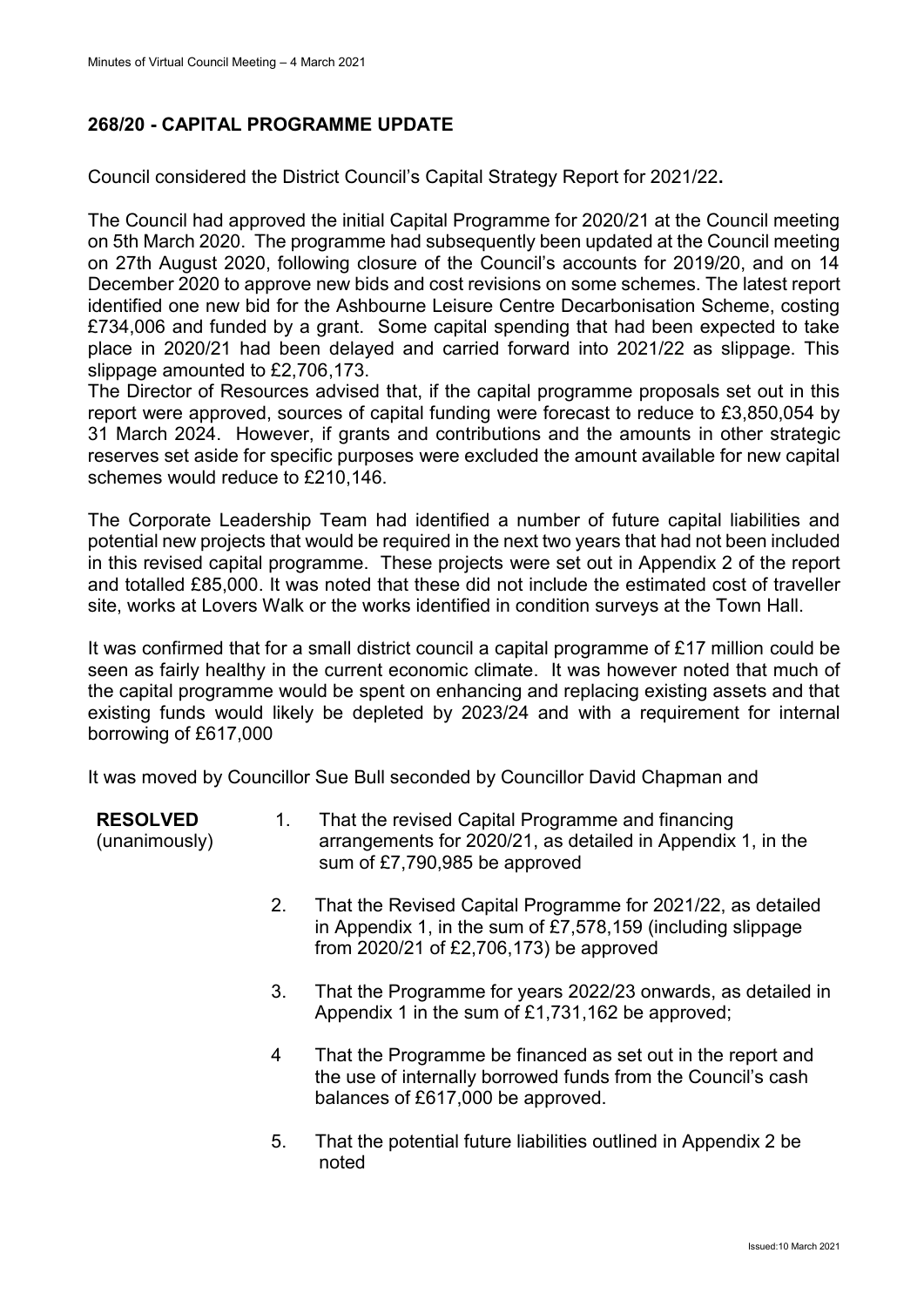# **269/20 – REVENUE BUDGET 2021/22**

The Council was asked to approve the District Council's Revenue Budget for 2021/22 and the update to the revised Revenue Budget for 2020/21 attached as Appendix 1 to the report, and an updated Medium Term Financial Plan (MTFP) attached as Appendix 5 to the report, in line with the Code of Practice on a Prudential Approach to Local Authority Commitments.

The report covered the following topics, which were detailed in the relevant appendices to the report:

- Local Government Finance Settlement
- Net Spending and Council Tax Requirement
- Council Tax
- Medium Term Financial Plan (MTFP)
- Reserves and Balances
- Savings
- Chief Finance Officer's Statutory Report
- Financial Management Code
- Town / Parish Precepts
- Consultation (details of feedback had been circulated on the day of the meeting).

It was moved by Councillor Sue Bull, seconded by Councillor David Chapman and

- **RESOLVED** 1. That the level of Council Tax for 2021/22 be increased by £5 per band D (2.33%) from the 2021/22 level to £219.27 for Band D.
	- 2. The estimated net revenue expenditure for 2021/22 totalling £11,015,556 as detailed in the Summary Revenue Account in Appendix 2, be approved.
	- 3. The net revenue expenditure for 2020/21 (revised budget) totalling £12,671,464 as detailed in the Summary Revenue Account in Appendix 2, be approved
	- 4. The minimum level of uncommitted working balances be approved at £1,000,000 at 1<sup>st</sup> April 2021, and £1,000,000 at 1st April 2022.
	- 5. The net sum of £4,419,167 be transferred from strategic reserves in 2021/22, as shown in Appendix 2 and detailed in Appendix 6.
	- 6. The net sum of £3,066,860 be transferred to strategic reserves in 2020/21 (revised budget), as shown in Appendix 2 and detailed in Appendix 6.
	- 7. The following amounts are calculated by the Council for the chargeable financial year 2021/22 in accordance with Section 31A of the Localism Act 2011:
		- i. aggregate of the amounts which the Council estimates for the items set out in Section 31A(2)(a) to (f) thereof is £44,090,313;
		- ii. aggregate of the amounts which the Council estimates for the items set out in Section 31A(3)(a) to (d) thereof is £35,691,106;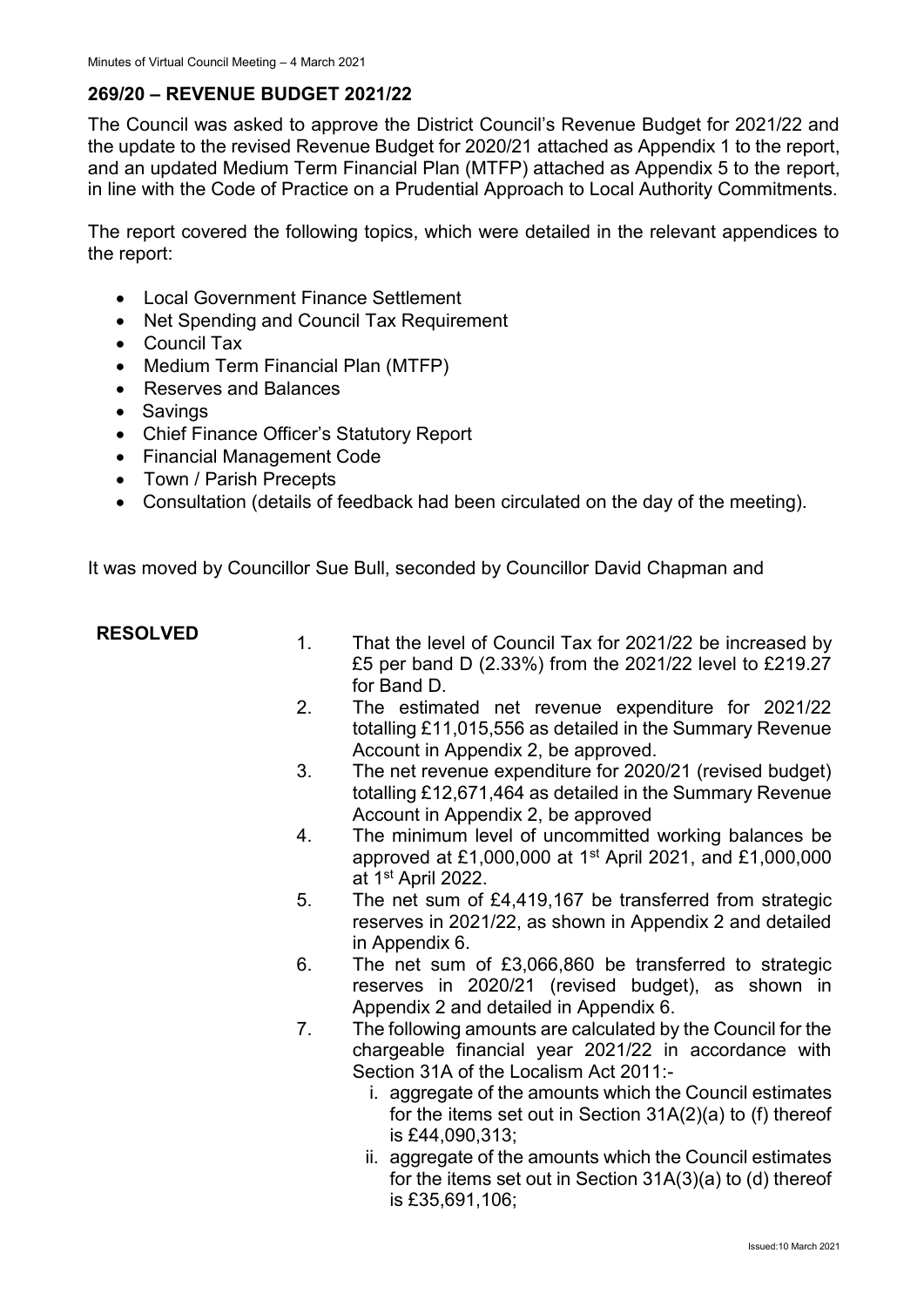- iii. calculation under Section 31A(4) being the amount of which the aggregate at (i) above exceeds the aggregate of (ii) above, as the Council Tax Requirement for 2021/22 is £8,399,207.
- 8. That service reductions to achieve the Corporate Savings Target "Continue a programme to identify efficiency savings and/or additional income of £250,000 a year by 2023/24" as identified in the Corporate Plan be put on hold pending the outcome of the government review of Council funding.
- 9. That the Director of Resources' report on the robustness of the budget and the adequacy of reserves in accordance with clause 25 of the Local Government Act 2003 is noted

Statutory Legislation required a recorded vote in respect of the Revenue Budget in accordance with rule of procedure 19e.

| Votina |
|--------|
|--------|

**For Against** Councillors, Jacqueline Allison, Robert Archer, Jason Atkin, Matthew Buckler, Sue Bull, Martin Burfoot, Sue Burfoot, Neil Buttle, David Chapman, Tom Donnelly, Graham Elliott, Steve Flitter, Helen Froggatt, Richard Fitzherbert, Chris Furness, Clare Gamble, Alyson Hill, Susan Hobson, David Hughes, Stuart Lees, Tony Morley, Michele Morley, Garry Purdy, Mike Ratcliffe, Lewis Rose OBE, Mark Salt, Andrew Shirley, Peter Slack, Andrew Statham, Alasdair Sutton, Colin Swindell and Mark Wakeman (32)

**Abstentions** - Councillor Peter O'Brien

The Chairman declared the motion CARRIED

Councillor Claire Raw left the meeting at 20:10 during consideration of this item

# **270/20 – MOTION TO CONTINUE**

Following consideration of Revenue Budget item the meeting was adjourned from 8.40pm to 8.50 pm

It was moved by Councillor Richard Fitzherbert, seconded by Councillor Jason Atkin and

**RESOLVED** ( Unanimously ) That, in accordance with Rule of Procedure 13, the meeting continue beyond 2 hours 30 minutes to enable the business on the agenda to be concluded. The Chairman declared the motion CARRIED.

# **271/20 – COUNCIL TAX SETTING 2021/22**

Council considered a report setting the Council Tax 2021/22 in accordance with the provisions of the Local Government Finance Act 1992 along with the Empty Homes Premium. The precept levels of other precepting bodies were included in the report together with the Empty Homes Premium staying at 100%.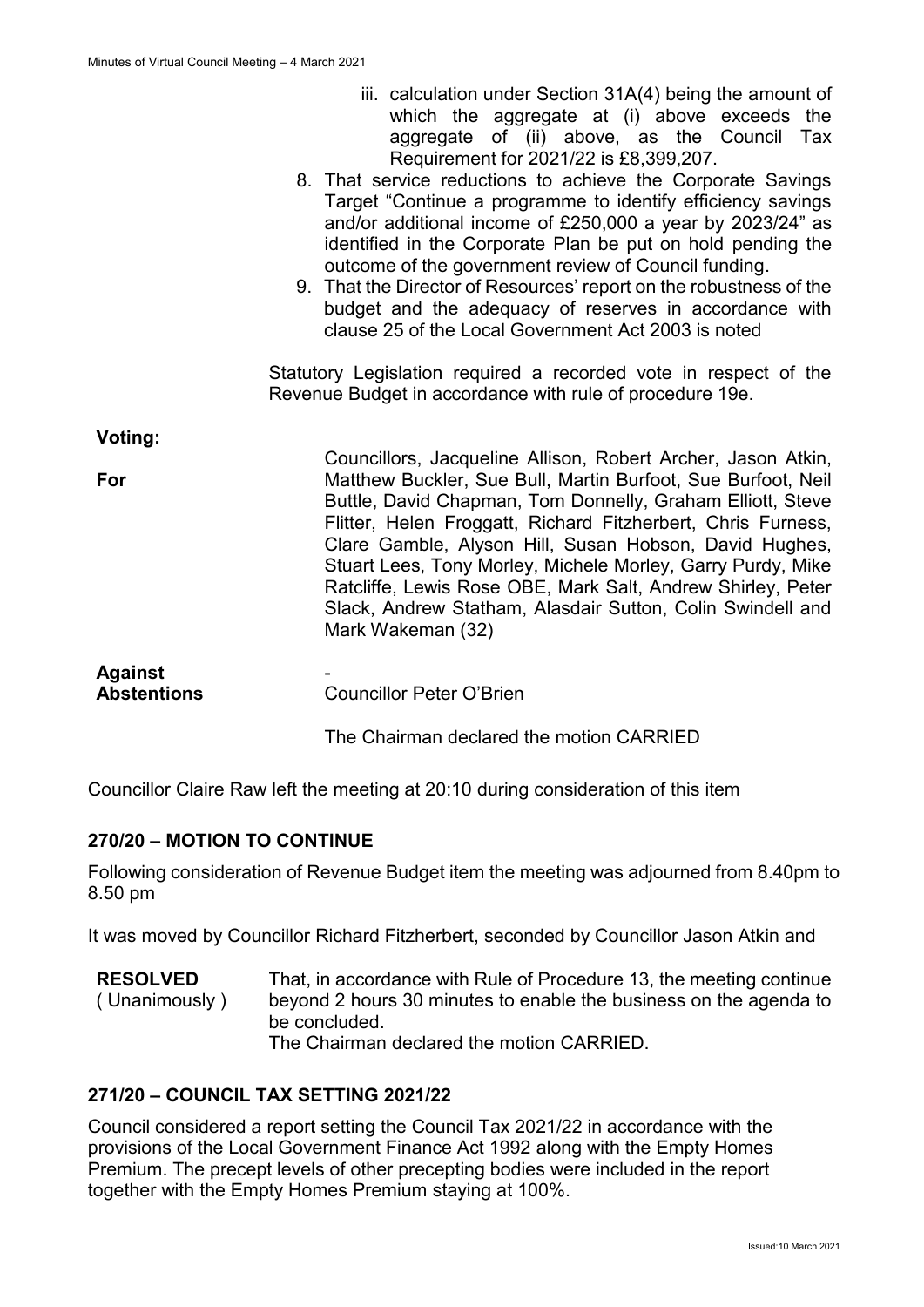The recommendations of the Council were set out in the formal Council Tax Resolution in Appendices  $A - C$ .

If the formal Council Tax Resolution at Appendices  $A - C$  was approved, the total Band D Council Tax will be as follows:

|                                                                 | 2020/21<br>£ | 2021/22<br>£ | <b>Increase</b><br>£ | <b>Increase</b><br>$\%$ |
|-----------------------------------------------------------------|--------------|--------------|----------------------|-------------------------|
| Derbyshire<br><b>Dales</b><br><b>District</b><br>Council        | 214.27       | 219.27       | 5.00                 | 2.33                    |
| <b>Derbyshire County Council</b>                                | 1,349.34     | 1,383.07     | 33.73                | 2.50                    |
| Office of Police and Crime<br>Commissioner<br>for<br>Derbyshire | 226.60       | 241.60       | 15.00                | 6.62                    |
| Derbyshire Fire and Rescue<br>Authority                         | 77.73        | 79.27        | 1.54                 | 1.98                    |
| Sub-Total                                                       | 1,867.94     | 1,923.21     | 55.27                | 2.96                    |
| and Parish Council<br>Town<br>(average)*                        | 58.37        | 60.92        | 2.55                 | 4.37                    |
| Total                                                           | 1,926.31     | 1,984.13     | 57.82                | 3.00                    |

An Empty Homes Premium of 100% would apply to homes that had been empty for more than two years.

Members asked that it be noted that, although this was a relatively small increase in Council Tax, it was recognised that it could cause hardship to some households and wished it could be avoided.

It was moved by Councillor Gary Purdy, seconded by Councillor Susan Hobson and

| <b>RESOLVED</b>                      | 1. That the Council approves the formal Council Tax resolution set<br>out in Appendices A to C of the report.<br>2. That the Council retains the Empty Homes Premium at 100% for<br>homes that had been empty for more than two years.                                                                                                                                                                                                                                               |
|--------------------------------------|--------------------------------------------------------------------------------------------------------------------------------------------------------------------------------------------------------------------------------------------------------------------------------------------------------------------------------------------------------------------------------------------------------------------------------------------------------------------------------------|
| Voting:                              | Statutory Legislation required a recorded vote in respect of the<br>Council Tax Setting in accordance with rule of procedure 19e.                                                                                                                                                                                                                                                                                                                                                    |
| For                                  | Councillors, Jacqueline Allison, Robert Archer, Jason Atkin,<br>Matthew Buckler, Sue Bull, Martin Burfoot, Sue Burfoot, Neil<br>Buttle, David Chapman, Tom Donnelly, Steve Flitter, Helen<br>Froggatt, Richard Fitzherbert, Chris Furness, Alyson Hill,<br>Susan Hobson, David Hughes, Stuart Lees, Tony Morley,<br>Michele Morley, Garry Purdy, Lewis Rose OBE, Mark Salt,<br>Andrew Shirley, Peter Slack, Andrew Statham, Alasdair<br>Sutton, Colin Swindell and Mark Wakeman (29) |
| <b>Against</b><br><b>Abstentions</b> | <b>Councillor Claire Gamble</b>                                                                                                                                                                                                                                                                                                                                                                                                                                                      |